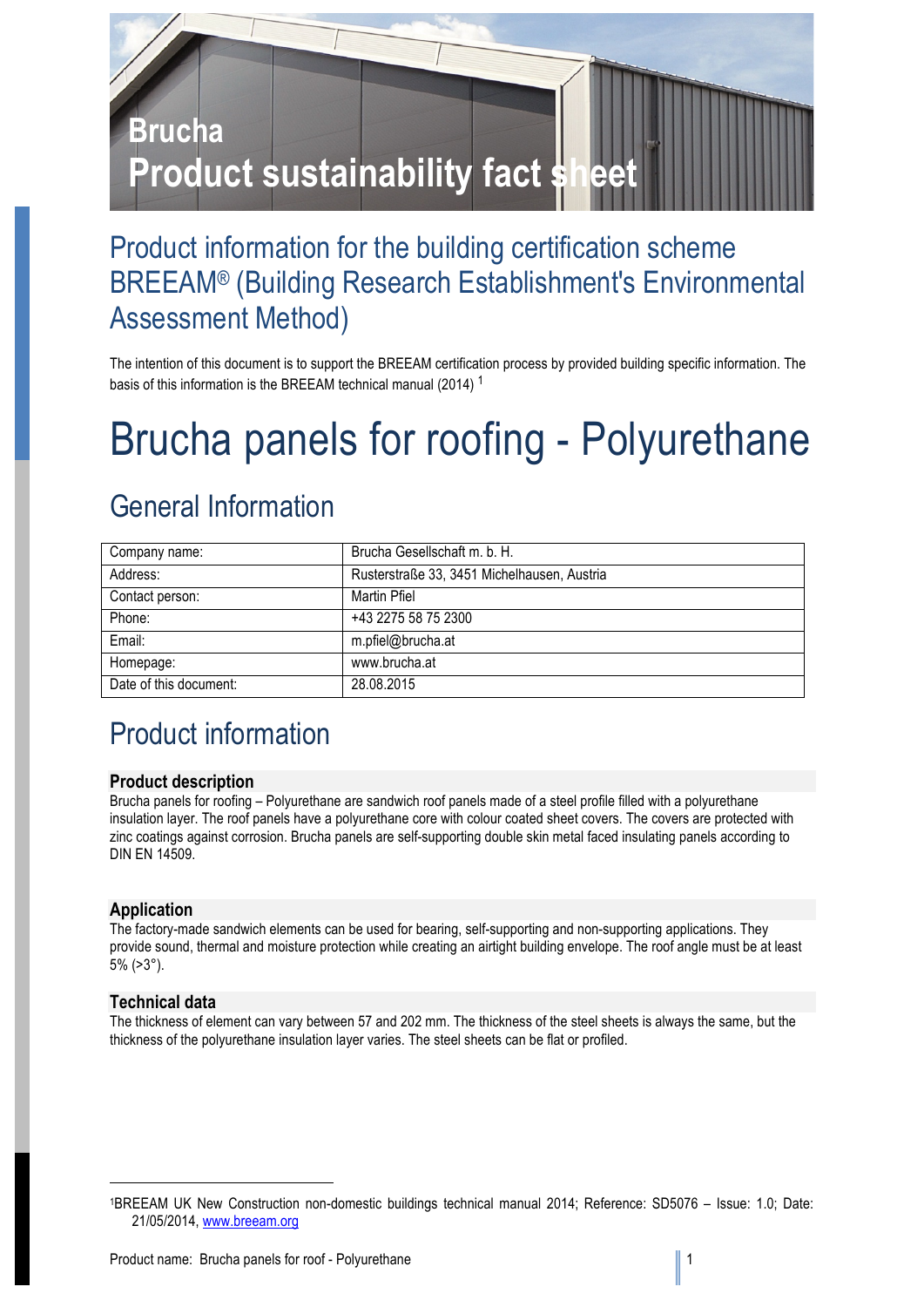# **Brucha Product sustainability fact she**

| <b>Description</b>                                                                           | Value    | Unit              |
|----------------------------------------------------------------------------------------------|----------|-------------------|
| Density of insulation layer (ECO 57)                                                         | 45       | kg/m <sup>3</sup> |
| Density of insulation layer (DP 202)                                                         | 39       | kg/m <sup>3</sup> |
| Thickness of elements                                                                        | 57 - 202 | mm                |
| Thickness of inner sheet cover                                                               | 0.6      | mm                |
| Thickness of outer sheet cover                                                               | 0.5      | mm                |
| Thermal conductivity of insulating material                                                  | 0.0221   | W/(mK)            |
| Thermal transmission coefficient according to DIN EN 14509<br>(ECO 57) incl. connection loss | 1.240    | $W/(m^2K)$        |
| Thermal transmission coefficient according to DIN EN 14509<br>(DP 202) incl. connection loss | 0.1539   | $W/(m^2K)$        |
| Sound reduction index according to EN ISO 140-3                                              | 25       | dB                |
| Sound absorption coefficient test according to EN ISO 354                                    | 0.15     | %                 |

#### **Product declarations**

Environmental product declaration<br>Number Number<br>
Number EPD-BRU-20130195-IBC1-DE<br>
Program operator<br>
Program operator

Institute Construction and Environment (IBU - Institut Bauen und Umwelt e.V.), Berlin, Germany Author of the LCA thinkstep AG formerly PE International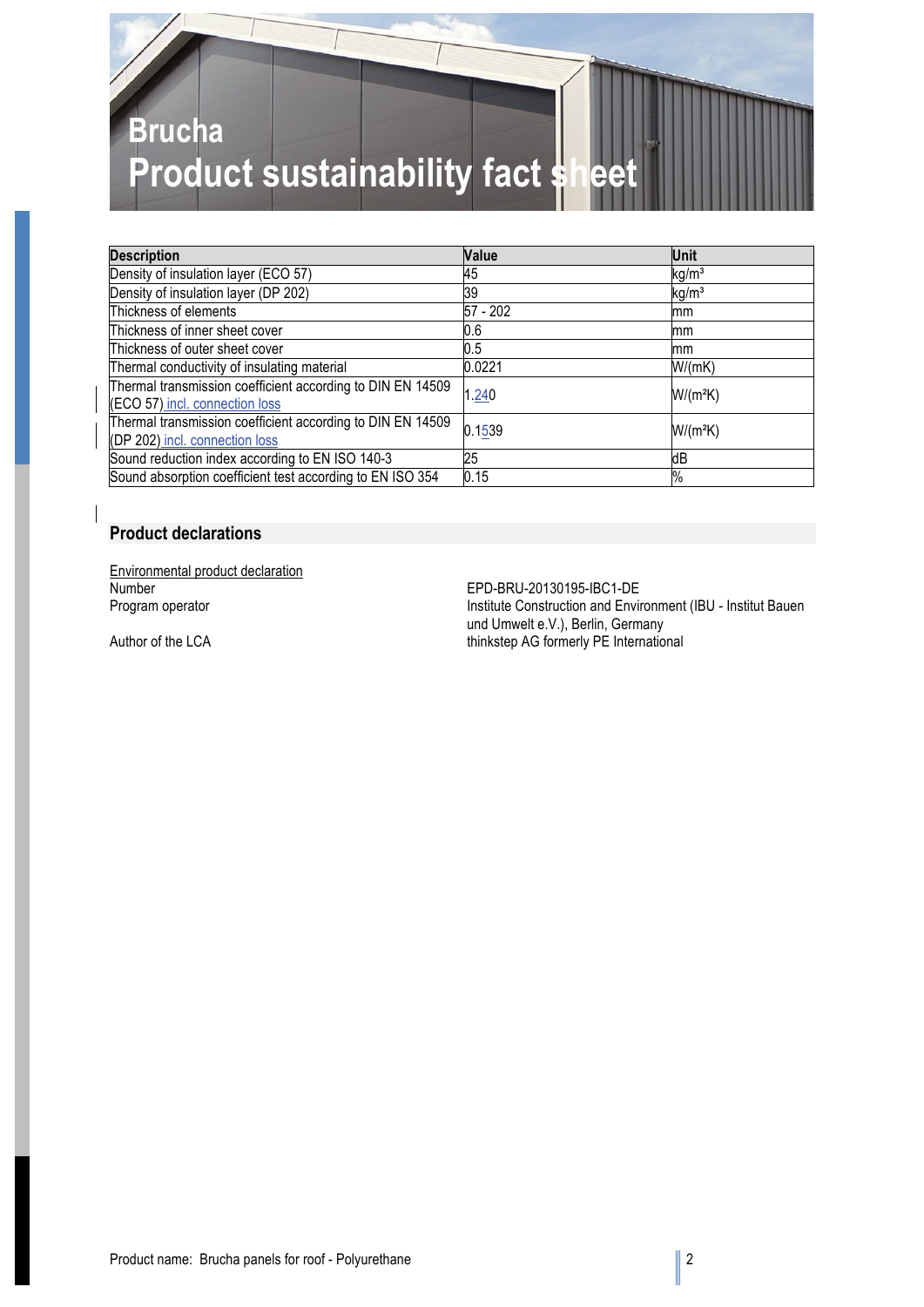

### Management

#### Summary

This category encourages the adoption of sustainable management practices in connection with design, construction, commissioning, handover and aftercare activities to ensure that robust sustainability objectives are set and followed through into the operation of the building. Issues in this section focus on embedding sustainability actions through the key stages of design, procurement and initial occupation from the initial project brief stage to the appropriate provision of aftercare.

Category summary table for this BREEAM issue:

| Issue ID | Issue name                                |
|----------|-------------------------------------------|
| Man 01   | Project brief and design                  |
| Man 02   | Life cycle cost and service life planning |
| Man 03   | Responsible construction practices        |
| Man 04   | Commissioning and handover                |
| Man 05   | Aftercare                                 |

#### **Man 02 Life cycle cost and service life planning**

#### *Aim of this issue*

To deliver whole life value from investment and promote economic sustainability by recognising and encouraging the use and sharing of life cycle costing and service life planning to improve design, specification and through-life maintenance and operation.

Product information for the declared product within this issue:

| Specific information         | Comment                                                          |
|------------------------------|------------------------------------------------------------------|
| Construction process stage   |                                                                  |
| Reference service life (RSL) | According to service life of the building or $40 - 45$ years, if |
|                              | the product is installed and used in accordance with the         |
|                              | manufacturer's instructions.                                     |
| Use stage                    | Under normal conditions, no maintenance is required and          |
|                              | therefore no costs are arising.                                  |
|                              |                                                                  |

End of life stage Scenario that is also calculated in EPD: Metal is recycled and polyurethane is sent for thermal energy recovery.

|           | Value | Unit |
|-----------|-------|------|
| Recycling | 8     | Κg   |
| Energy    | 2.5   | Κg   |
| recovery  |       |      |
| Landfill  |       | Κq   |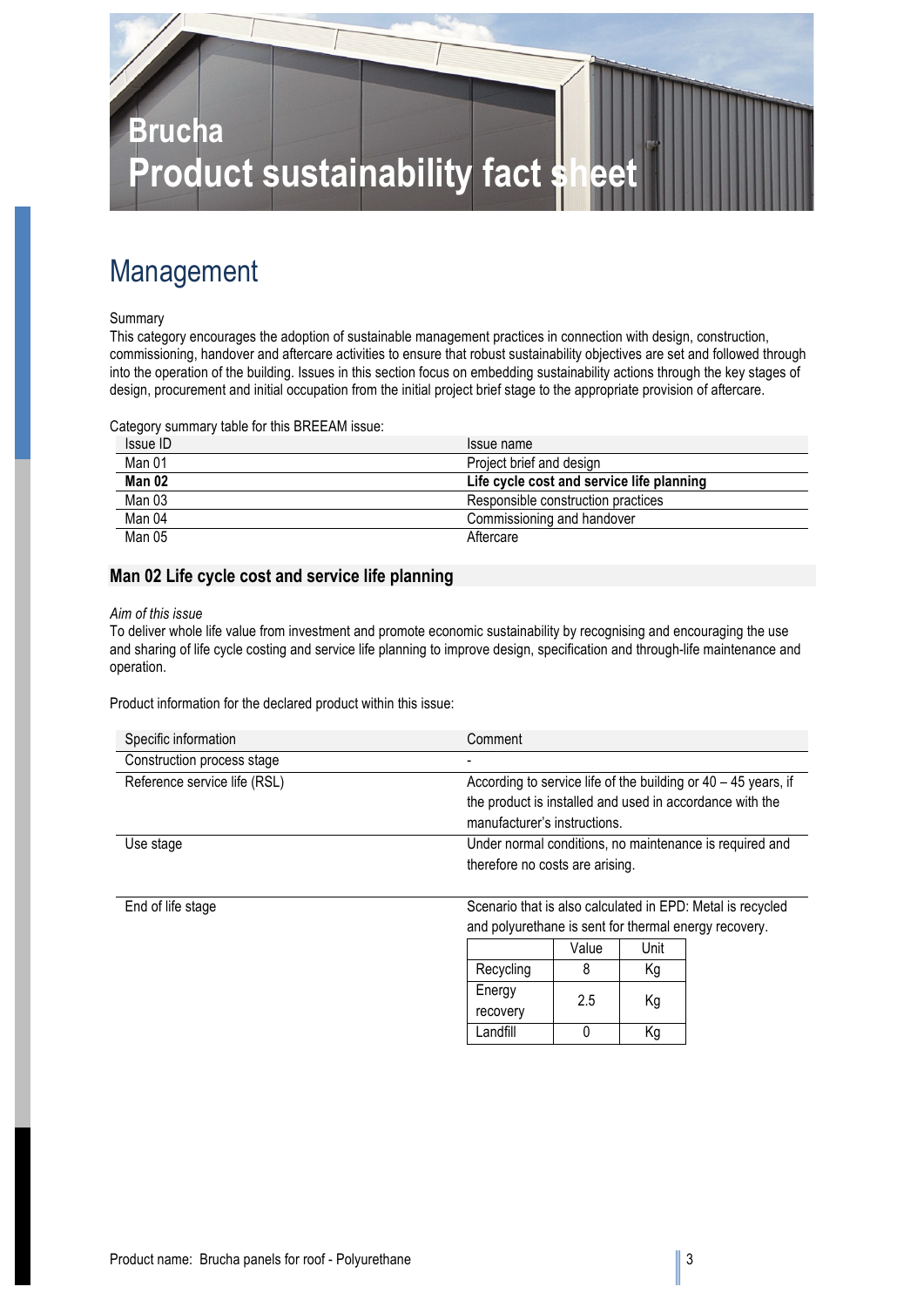

#### **Man 04 Commissioning and handover**

*Aim of this issue*

To encourage a properly planned handover and commissioning process that reflects the needs of the building occupants.

Product information for the declared product within this issue:

| Product specific information for the Building User Guide (BUG) |                                                                                                                               |  |
|----------------------------------------------------------------|-------------------------------------------------------------------------------------------------------------------------------|--|
| Installation instruction:                                      | Please follow the installation instructions:<br>http://www.brucha.at/opmodule/user/brucha-                                    |  |
|                                                                | neu/?kat=5&dok id=18578⟨=en                                                                                                   |  |
| Maintenance instruction:                                       | Please follow the maintenance instruction:<br>http://www.brucha.at/opmodule/user/brucha-<br>neu/dokumente/en Oberflaechen.pdf |  |

Building User Guide (BUG):

Dedicated building/site specific guidance for the non-technical building user. The purpose of the guide is to help building users access, understand and operate the building efficiently and in a manner in keeping with the original design intent. A Building User Guide will provide easily accessible and understandable information relevant to the following stakeholders:

- The building's staff (or where relevant residents)
- The non-technical facilities management team/building manager
- Other building users, e.g. visitors/community users

### Health and Wellbeing

#### Summary

This category encourages the increased comfort, health and safety of building occupants, visitors and others within the vicinity. Issues in this section aim to enhance the quality of life in buildings by recognising those that encourage a healthy and safe internal and external environment for occupants.

| Calegory Summary lable for this DREEAM iSSUE. |                                  |
|-----------------------------------------------|----------------------------------|
| Issue ID                                      | Issue name                       |
| Hea 01                                        | Visual comfort                   |
| Hea 02                                        | Indoor air quality               |
| Hea 03                                        | Safe containment in laboratories |
| Hea 04                                        | Thermal comfort                  |
| Hea 05                                        | Acoustic performance             |
| Hea 06                                        | Safety and security              |

Category summary table for this BREEAM issue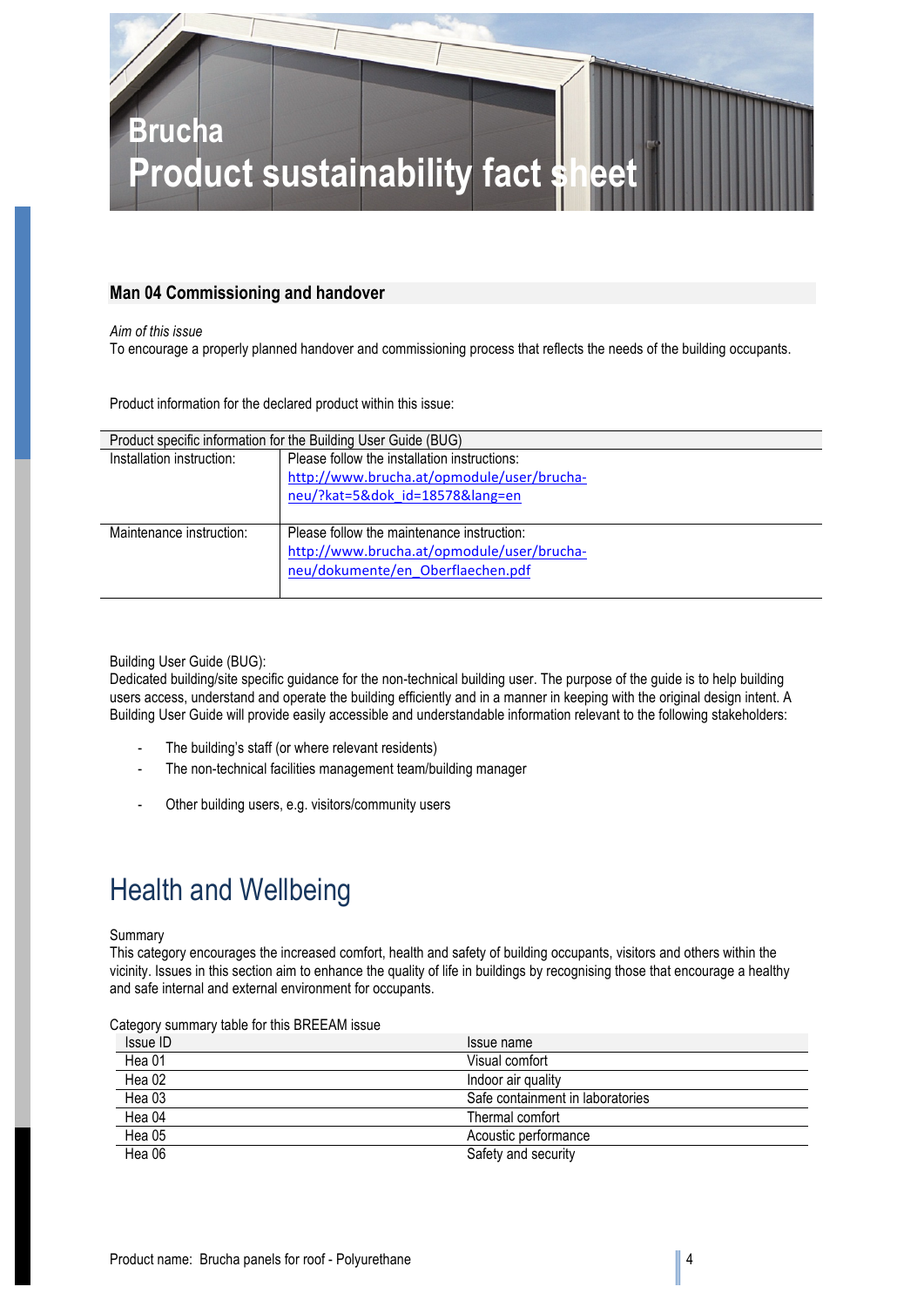

#### *Aim of this issue*

To ensure daylighting, artificial lighting and occupant controls are considered at the design stage to ensure best practice in visual performance and comfort for building occupants.

Product information for the declared product within this issue:

| Specific information                                   | Evidence (quality)                         |
|--------------------------------------------------------|--------------------------------------------|
| This product allows the integration of rooflights. The | http://www.brucha.at/opmodule/user/brucha- |
| "BRUCHA Panel® PU Dach Lichtplatte – DP-L" has a       | neu/dokumente/de DP.pdf                    |
| transmittance of 70%.                                  | See page 8 and 9.                          |
|                                                        |                                            |

### **Hea 04 Thermal comfort**

#### *Aim of this issue*

To ensure that appropriate thermal comfort levels are achieved through design, and controls are selected to maintain a thermally comfortable environment for occupants within the building.

Product information for the declared product within this issue:

| Specific information                                               | Value and evidence (quality) |
|--------------------------------------------------------------------|------------------------------|
| Thermal conductivity (W/mK) acc. EN 12667 - 10°C                   | 0,0216/0,0219                |
| U-value (W/m <sup>2</sup> K) acc. DIN EN 14509 (Eco 57) incl.      | 1.24                         |
| connection loss                                                    |                              |
| U-value (W/m <sup>2</sup> K) according DIN EN 14509 (DP 202) incl. | 0.15                         |
| connection loss                                                    |                              |
| U-value (W/m <sup>2</sup> K) acc. DIN EN 12667 (Eco 57) incl.      | 1.02                         |
| connection loss                                                    |                              |
| U-value (W/m <sup>2</sup> K) according DIN EN 12667 (DP 202) incl. | 0.13                         |
| connection loss                                                    |                              |

#### **Hea 05 Acoustic performance**

#### *Aim of this issue*

To ensure the building's acoustic performance including sound insulation meet the appropriate standards for its purpose.

Product information for the declared product within this issue:

| Specific information                                      | Value and evidence (quality) |
|-----------------------------------------------------------|------------------------------|
| Sound insulation Rw(C;Ctr) according EN ISO 140-3 (dB) 25 |                              |
| Sound absorption coefficient according EN ISO 354 (%)     | 0.15                         |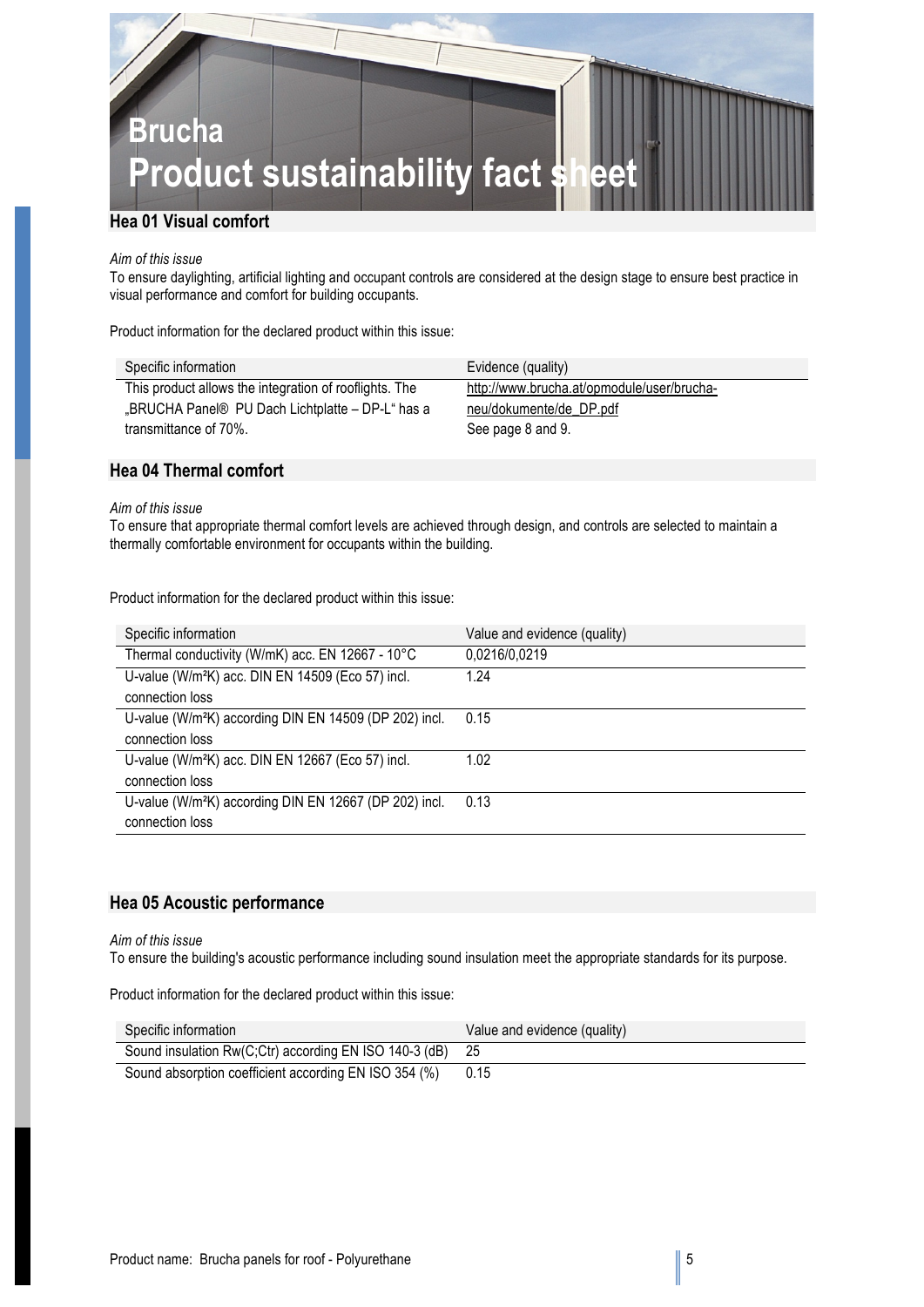

### Energy

#### Summary

This category encourages the specification and design of energy efficient building solutions, systems and equipment that support the sustainable use of energy in the building and sustainable management in the building's operation. Issues in this section assess measures to improve the inherent energy efficiency of the building, encourage the reduction of carbon emissions and support efficient management throughout the operational phase of the building's life.

Category summary table for this BREEAM issue

| Issue ID | Issue name                                   |
|----------|----------------------------------------------|
| Ene 01   | Reduction of energy use and carbon emissions |
| Ene 02   | Energy monitoring                            |
| Ene 03   | External lighting                            |
| Ene 04   | Low carbon design                            |
| Ene 05   | Energy efficient cold storage                |
| Ene 06   | Energy efficient transportation systems      |
| Ene 07   | Energy efficient laboratory systems          |
| Ene 08   | Energy efficient equipment                   |

#### **Ene 01 Reduction of energy use and carbon emissions**

#### *Aim of this issue*

To recognise and encourage buildings designed to minimise operational energy demand, primary energy consumption and CO<sub>2</sub> emissions.

Product information for the declared product within this issue:

| Specific information | $\cdots$<br>evidence<br>(quality) |  |
|----------------------|-----------------------------------|--|
|                      |                                   |  |

See section Hea 04 for relevant technical information.

### **Materials**

Summary

This category encourages steps taken to reduce the impact of construction materials through design, construction, maintenance and repair. Issues in this section focus on the procurement of materials that are sourced in a responsible way and have a low embodied impact over their life including extraction, processing and manufacture and recycling.

Category summary table for this BREEAM issue

| Issue ID | Issue name                               |
|----------|------------------------------------------|
| Mat 01   | Life cycle impacts                       |
| Mat 02   | Hard landscaping and boundary protection |
| Mat 03   | Responsible sourcing of materials        |
| Mat 04   | Insulation                               |
| Mat 05   | Designing for durability and resilience  |
| Mat 06   | Material efficiency                      |

#### **Mat 01 Life cycle impacts**

Aim of this issue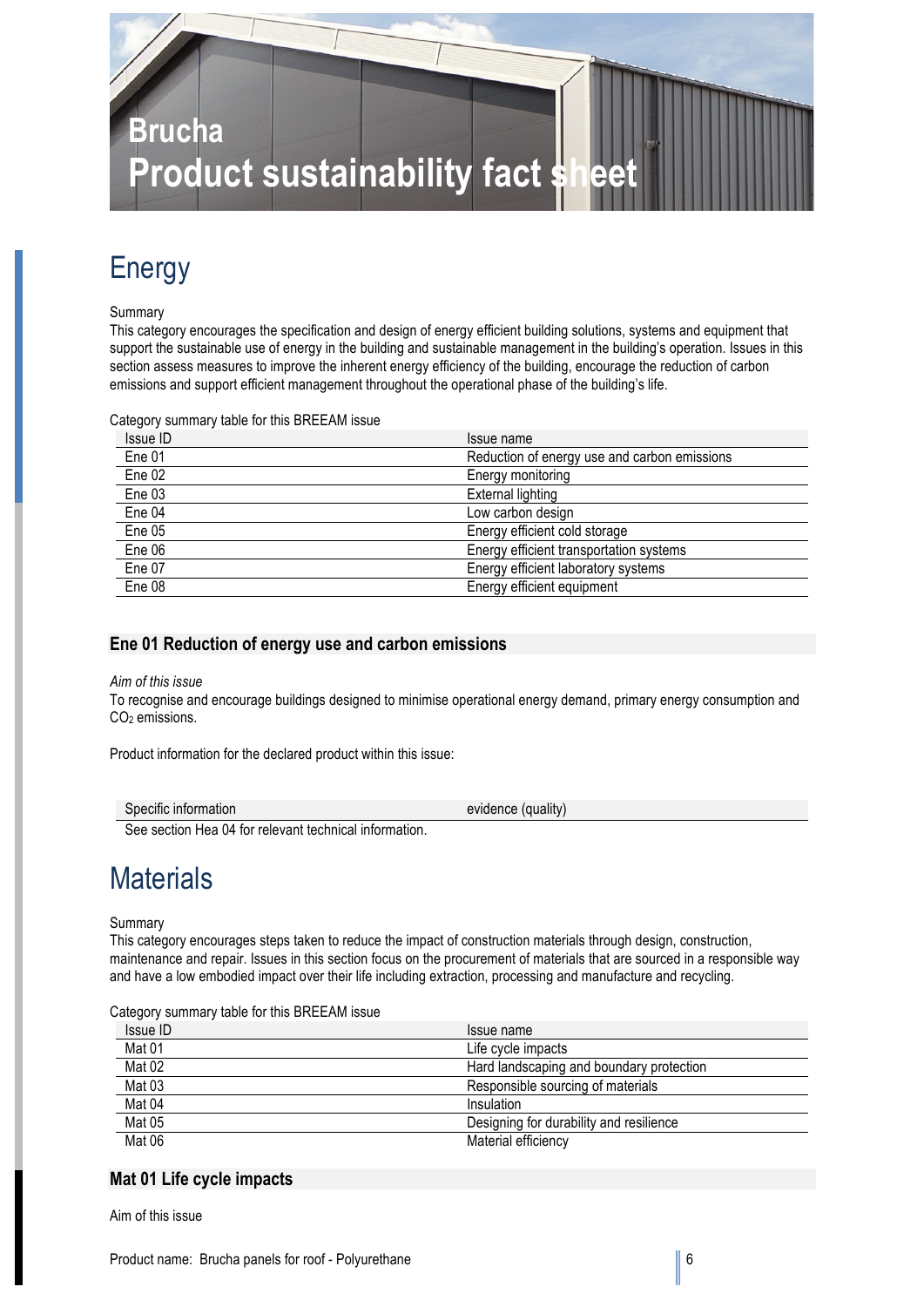

To recognise and encourage the use of construction materials with a low environmental impact (including embodied carbon) over the full life cycle of the building. The following LCA results refer to a sandwich panel with a representative thickness of 129.5 mm and a weight of 11.5 kg.

Product information for the declared product within this issue:

| Description                              | Value                                                                      |
|------------------------------------------|----------------------------------------------------------------------------|
| "Product specific" environmental profile | yes                                                                        |
| certification available?                 |                                                                            |
| EPD Program Operator                     | Institute Construction and Environment (IBU - Institut Bauen und           |
|                                          | Umwelt e.V.), Berlin                                                       |
| <b>EPD Number</b>                        | EPD-BRU-20130195-IBC1-DE                                                   |
| System boundaries                        | A1-A3, C4, D (cradle-to-gate with options)                                 |
| Declared unit                            | $1 \text{ m}^2$                                                            |
| <b>PCR</b>                               | Double skin metal faced sandwich panels (version 07.2013)                  |
| Green guide rating                       | Example Generic Green Guide Rating for Industrial Buildings: Low           |
|                                          | pitched roof: Galvanised steel rafters and joists, composite profiled roof |
|                                          | cladding (steel inner lining, pentane blown PUR/PIR insulation, coated     |
|                                          | steel outer skin): Element No: 812550001, Summary Rating: A+               |

#### **Results of the LCA – ENVIRONMENTAL IMPACTS:**

| Declared life cycle            | <b>PRODUCT</b>                                                                                                 | <b>END OF LIFE STAGE</b> | BENEFITS AND LOADS BEYOND |
|--------------------------------|----------------------------------------------------------------------------------------------------------------|--------------------------|---------------------------|
| stages (standard DIN           | <b>STAGE</b>                                                                                                   |                          | THE SYSTEM BOUNDARYS      |
| EN 15804)                      | $A1-A3$                                                                                                        | C4                       | D                         |
| GWP [kg CO2-eq.]               | $3.07E + 01$                                                                                                   | $5.51E+00$               | $-1.65E+01$               |
| ODP [kg CFC11-eq.]             | 1.22E-05                                                                                                       | 5.51E-11                 | 3.10E-11                  |
| AP [kg SO2-eq.]                | 9.60E-02                                                                                                       | 2.28E-03                 | $-5.97E-02$               |
| EP [kg PO43-- eq.]             | $9.13E-03$                                                                                                     | 5.63E-04                 | -4.88E-03                 |
| POCP [kg Ethene eq.]           | 1.38E-02                                                                                                       | 1.52E-04                 | -8.49E-03                 |
| ADPE [kg Sb eq.]               | 1.87E-03                                                                                                       | 3.84E-08                 | $-5.86E - 07$             |
| ADPF [MJ]                      | $4.48E + 02$                                                                                                   | $1.36E + 00$             | $-1.67E + 02$             |
|                                | GWP = Global warming potential; ODP = Depletion potential of the stratospheric ozone layer; AP = Acidification |                          |                           |
| Caption                        | potential of land and water; EP = Eutrophication potential; POCP = Formation potential of tropospheric ozone   |                          |                           |
|                                | photochemical oxidants; ADPE = Abiotic depletion potential for non-fossil resources; ADPF = Abiotic depletion  |                          |                           |
| potential for fossil resources |                                                                                                                |                          |                           |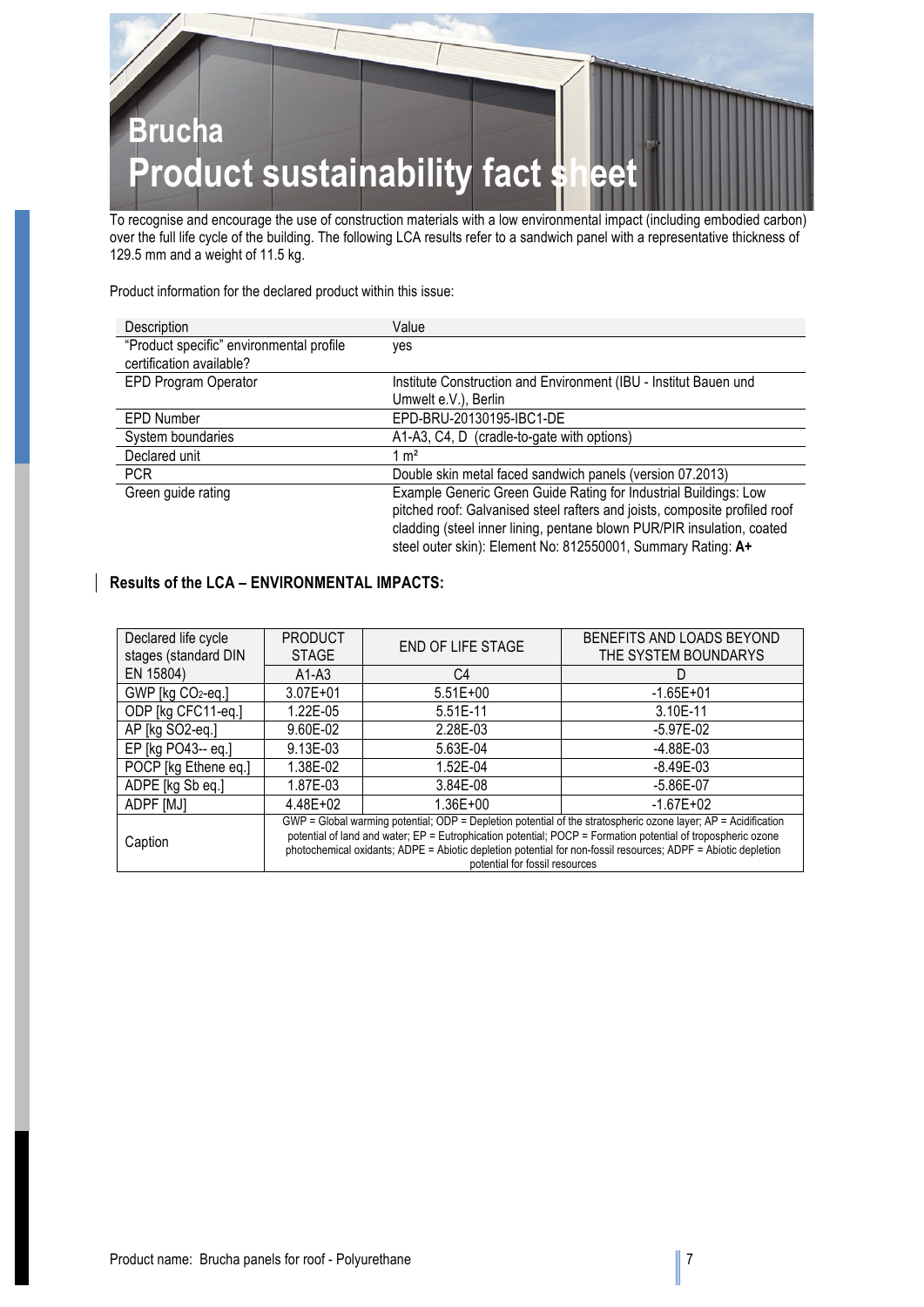

#### **Results of the LCA – RESOURCE USE:**

| Declared life<br>cycle stages<br>(standard DIN                                                                                                                                                                                                                                                                                                                                                                                                                                                                                                                                                                                                                                                                                                            | <b>PRODUCT</b><br><b>STAGE</b> | <b>END OF LIFE STAGE</b> | BENEFITS AND LOADS<br>BEYOND THE SYSTEM<br><b>BOUNDARYS</b> |
|-----------------------------------------------------------------------------------------------------------------------------------------------------------------------------------------------------------------------------------------------------------------------------------------------------------------------------------------------------------------------------------------------------------------------------------------------------------------------------------------------------------------------------------------------------------------------------------------------------------------------------------------------------------------------------------------------------------------------------------------------------------|--------------------------------|--------------------------|-------------------------------------------------------------|
| EN 15804)                                                                                                                                                                                                                                                                                                                                                                                                                                                                                                                                                                                                                                                                                                                                                 | $A1-A3$                        | C <sub>4</sub>           | D                                                           |
| PE total [MJ]                                                                                                                                                                                                                                                                                                                                                                                                                                                                                                                                                                                                                                                                                                                                             | $4.85E + 02$                   | $1.60E + 00$             | $-1.68E + 02$                                               |
| <b>PERE [MJ]</b>                                                                                                                                                                                                                                                                                                                                                                                                                                                                                                                                                                                                                                                                                                                                          | $1.74E + 01$                   |                          |                                                             |
| PERM [MJ]                                                                                                                                                                                                                                                                                                                                                                                                                                                                                                                                                                                                                                                                                                                                                 | $0.00E + 00$                   |                          |                                                             |
| <b>PERT [MJ]</b>                                                                                                                                                                                                                                                                                                                                                                                                                                                                                                                                                                                                                                                                                                                                          | $1.74E + 01$                   | 1.00E-01                 | $-1.20E + 00$                                               |
| PENRE [MJ]                                                                                                                                                                                                                                                                                                                                                                                                                                                                                                                                                                                                                                                                                                                                                | $3.97E + 02$                   |                          |                                                             |
| <b>PENRM IMJI</b>                                                                                                                                                                                                                                                                                                                                                                                                                                                                                                                                                                                                                                                                                                                                         | 7.01E+01                       |                          |                                                             |
| PENRT [MJ]                                                                                                                                                                                                                                                                                                                                                                                                                                                                                                                                                                                                                                                                                                                                                | 4.68E+02                       | $1.50E + 00$             | $-1.67E + 02$                                               |
| SM [kg]                                                                                                                                                                                                                                                                                                                                                                                                                                                                                                                                                                                                                                                                                                                                                   | $0.00E + 00$                   |                          |                                                             |
| RSF [MJ]                                                                                                                                                                                                                                                                                                                                                                                                                                                                                                                                                                                                                                                                                                                                                  | $0.00E + 00$                   | $0.00E + 00$             | $0.00E + 00$                                                |
| NRSF [MJ]                                                                                                                                                                                                                                                                                                                                                                                                                                                                                                                                                                                                                                                                                                                                                 | $0.00E + 00$                   | $0.00E + 00$             | $0.00E + 00$                                                |
| FW [m <sup>3</sup> ]                                                                                                                                                                                                                                                                                                                                                                                                                                                                                                                                                                                                                                                                                                                                      |                                |                          |                                                             |
| PE total = Total use of primary energy resources (=PERT+PENRT); PERE = Use of renewable<br>Caption<br>primary energy excluding renewable primary energy resources used as raw materials; PERM = Use of<br>renewable primary energy resources used as raw materials; PERT = Total use of renewable primary<br>energy resources; PENRE = Use of non-renewable primary energy excluding non-renewable primary<br>energy resources used as raw materials; PENRM = Use of non-renewable primary<br>energy resources used as raw materials; PENRT = Total use of non-renewable primary energy<br>resources; SM = Use of secondary material; RSF = Use of renewable secondary fuels; NRSF = Use of<br>non-renewable secondary fuels; FW = Use of net fresh water |                                |                          |                                                             |

#### **Results of the LCA – OUTPUT FLOWS AND WASTE CATEGORIES:**

| Declared life<br>cycle stages<br>(standard DIN | <b>PRODUCT</b><br><b>STAGE</b>                                                                                                                                                                                                                                                                                                          | <b>END OF LIFE STAGE</b> | BENEFITS AND LOADS<br>BEYOND THE SYSTEM<br><b>BOUNDARYS</b> |
|------------------------------------------------|-----------------------------------------------------------------------------------------------------------------------------------------------------------------------------------------------------------------------------------------------------------------------------------------------------------------------------------------|--------------------------|-------------------------------------------------------------|
| EN 15804)                                      | $A1-A3$                                                                                                                                                                                                                                                                                                                                 | C4                       |                                                             |
| HWD [kg]                                       |                                                                                                                                                                                                                                                                                                                                         |                          |                                                             |
| NHWD [kg]                                      |                                                                                                                                                                                                                                                                                                                                         |                          |                                                             |
| RWD [kg]                                       |                                                                                                                                                                                                                                                                                                                                         |                          |                                                             |
| CRU [kg]                                       |                                                                                                                                                                                                                                                                                                                                         |                          | 0                                                           |
| MFR [kg]                                       |                                                                                                                                                                                                                                                                                                                                         |                          | 8                                                           |
| MER [kg]                                       |                                                                                                                                                                                                                                                                                                                                         |                          | 2.5                                                         |
| EEE [MJ]                                       |                                                                                                                                                                                                                                                                                                                                         | 8.1                      |                                                             |
| EET [MJ]                                       |                                                                                                                                                                                                                                                                                                                                         | 22.4                     |                                                             |
| Caption                                        | HWD = Hazardous waste disposed; NHWD = Non-hazardous waste disposed; RWD = Radioactive<br>waste disposed; CRU = Components for re-use; MFR = Materials for recycling; MER = Materials for<br>energy recovery; EE = Exported energy per energy carrier: EEE = Exported energy, electric energy,<br>EET = Exported energy, thermal energy |                          |                                                             |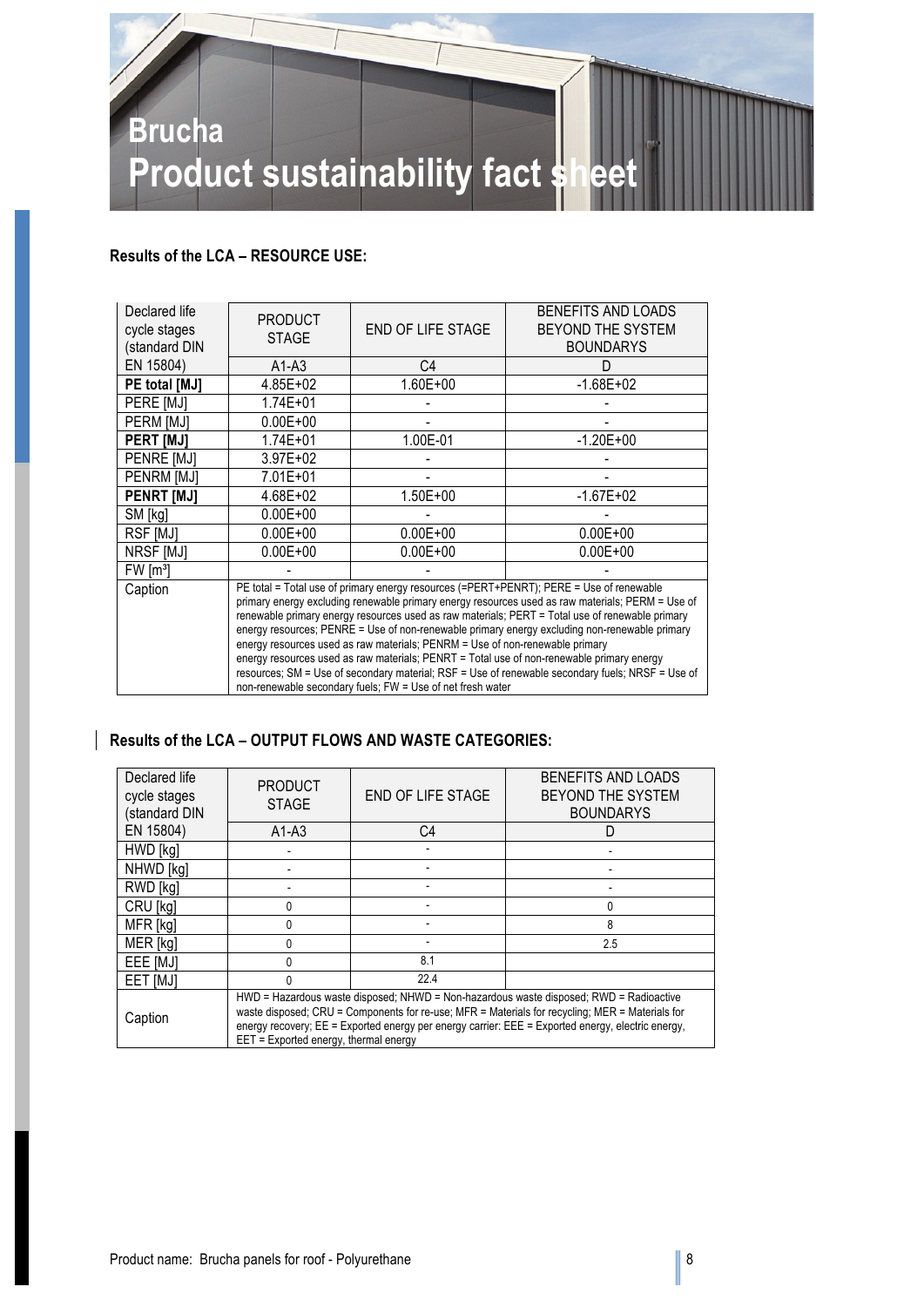

#### **Mat 03 Responsible sourcing of materials**

#### *Aim of this issue*

To recognise and encourage the specification and procurement of responsibly sourced materials for key building elements.

Product information for the declared product within this issue:

| Responsible Sourcing Certification Scheme | Certification level / scope                                                                                                                                                                                                                    |
|-------------------------------------------|------------------------------------------------------------------------------------------------------------------------------------------------------------------------------------------------------------------------------------------------|
| EN ISO 14001                              | The management system of Brucha GmbH has been<br>certified to ISO 14001 by LRQA (Certificate No.<br>VNA0005184/E). The certificates are downloadable:<br>http://www.brucha.at/opmodule/user/brucha-<br>neu/dokumente/de ISO 90014 ems qms.pdf. |
|                                           | Additionally, the main suppliers of steel and of<br>polyurethane are certified to ISO 14001. Evidence of<br>supplier certification can be provided for BREEAM                                                                                  |

#### **Responsible sourcing certification scheme point scores**

A graded scale to reflect the rigour of the certification scheme used to demonstrate responsible sourcing, forming the basis for awarding credits in the BREEAM issue Mat 03. Refer to Guidance Note (TBC) available in the Resources section of the BREEAM website for an up-to-date table of responsible sourcing certification schemes recognised by BRE Global Ltd for the purposes of a BREEAM assessment.

Assessments on request from m.pfiel@brucha.at.

Detailed information Mat 03 Responsible sourcing of materials and http://www.breeam.org/page.jsp?id=617

#### **Mat 04 Insulation**

#### *Aim of this issue*

To recognise and encourage the use of thermal insulation which has a low embodied environmental impact relative to its thermal properties

| Description                    |                                                                                                                                             | Value              | Test Standard / Link   |
|--------------------------------|---------------------------------------------------------------------------------------------------------------------------------------------|--------------------|------------------------|
| Thermal conductivity<br>(W/mK) |                                                                                                                                             | 0.022              | EN 12667               |
| Generic Green Guide rating     | Equivalent product: Rigid<br>urethane (pentane blown)<br>with gas-tight facers,<br>density 32 kg/m <sup>3</sup> and k-<br>value 0.023 W/mK) | Summary Rating: A+ | Element No: 1415320205 |
| EPD available?                 |                                                                                                                                             | no                 |                        |
| EPD No.                        |                                                                                                                                             |                    |                        |

Product information for the declared product within this issue:

Program operator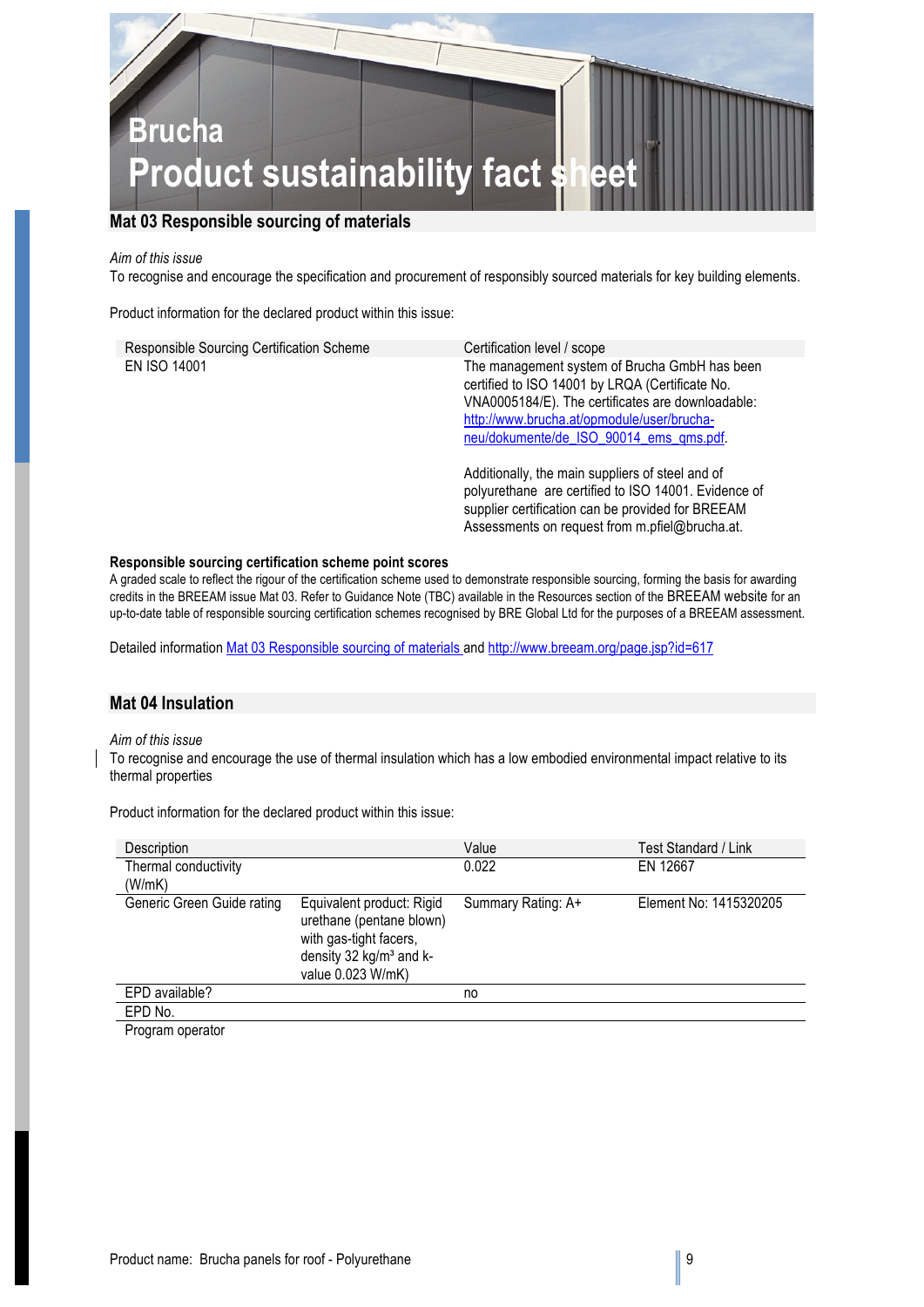

### **Waste**

#### Summary

This category encourages the sustainable management (and reuse where feasible) of construction, operational waste and waste through future maintenance and repairs associated with the building structure. By encouraging good design and construction practices, issues in this section aim to reduce the waste arising from the construction and operation of the building, encouraging its diversion from landfill. It includes recognition of measures to reduce future waste as a result of the need to alter the building in the light of future changes to climate.

Category summary table for this BREEAM issue

| Issue ID      | Issue name                             |
|---------------|----------------------------------------|
| <b>Wst 01</b> | <b>Construction waste management</b>   |
| <b>Wst 02</b> | Recycled aggregates                    |
| <b>Wst 03</b> | Operational waste                      |
| <b>Wst 04</b> | Speculative floor and ceiling finishes |
| <b>Wst 05</b> | Adaptation to climate change           |
| <b>Wst 06</b> | <b>Functional adaptability</b>         |

#### **Wst 01 Construction waste management**

#### *Aim of this issue*

To promote resource efficiency via the effective management and reduction of construction waste.

Product information for the declared product within this issue:

| Specific information                                   | evidence (quality)             |
|--------------------------------------------------------|--------------------------------|
| Very little offcut, because the panels are exclusively |                                |
| made to order                                          |                                |
| Contract with ARA (Altstoff Recycling Austria) for the | Concession agreement No. 13099 |
| collection of packaging waste                          |                                |
|                                                        |                                |